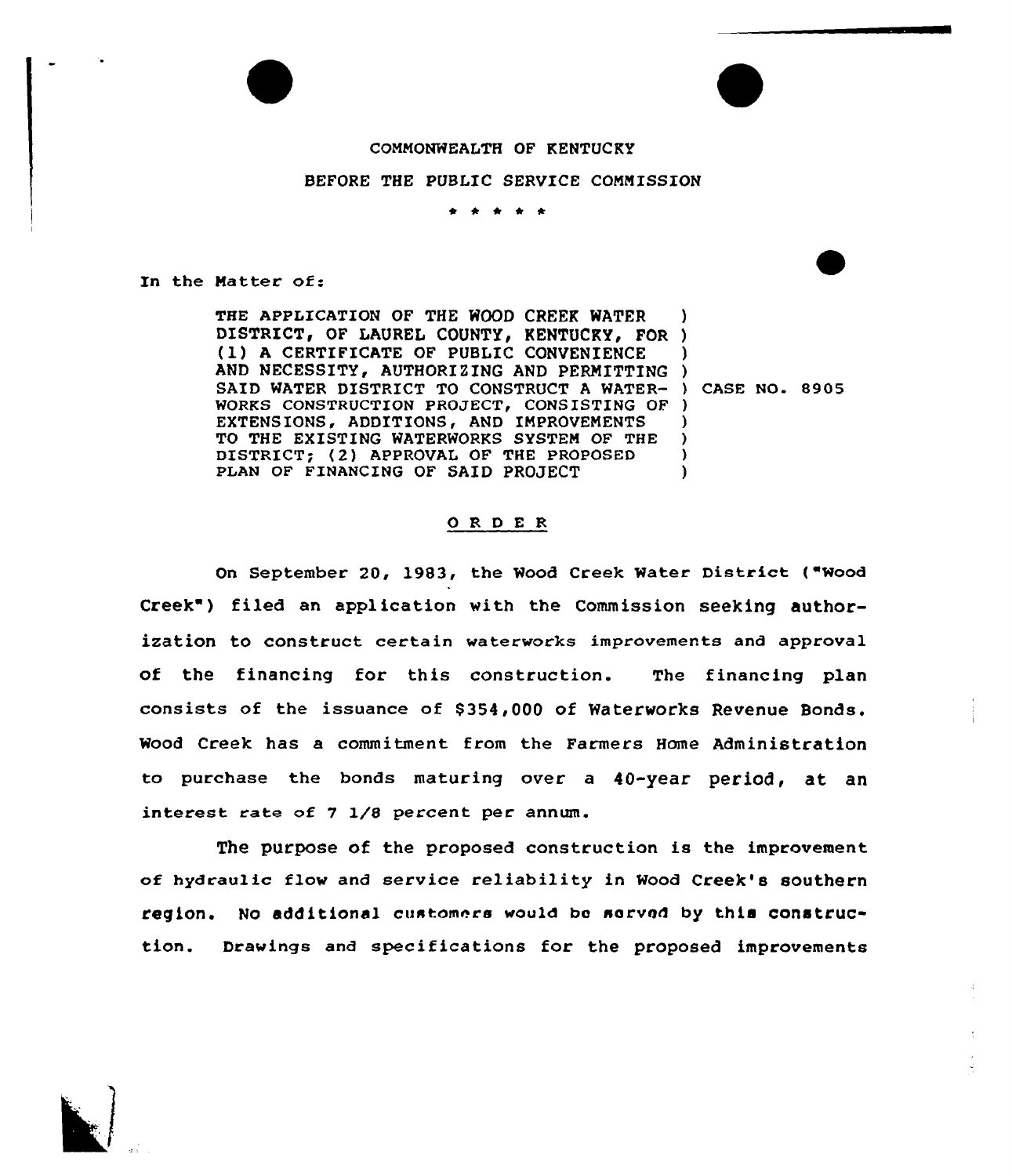

as prepared by Russell-Axon Consulting Engineers, Inc., of Alco, Tennessee, ("Engineers") have been approved by the Division of Water of the Natural Resources and Environmental protection Cabinet.

On October 4, 1983, an Order was entered which required certain additional information from Wood Creek to assist the Commission's review of the proposed construction. Upon receipt of this information, the Commission's Engineering Staff reviewed the project and in a Staff report dated March 1, 1984, concluded that the proposed construction would not. appreciably improve the low service pressure conditions in Wood Creek's southern region. The report further concluded that while additional storage was needed, the proposed water storage tank could not be utilized effectively by the existing water system.

On March 8, 1984, an Order was entered making the Staff Report part of the record in this case and scheduling the matter for hearing. The hearing was held in the offices of the Public Service Commission, Frankfort, Kentucky, on April 3, 1984, and all parties of interest were permitted to present testimony in support of their positions. There were no intervenors and no protests were entered.

# COMMENTARY ON THE HEARING

Wood Creek's Engineer agreed with the Staff Report's conclusions that additional water storage facilities vere needed and

 $-2-$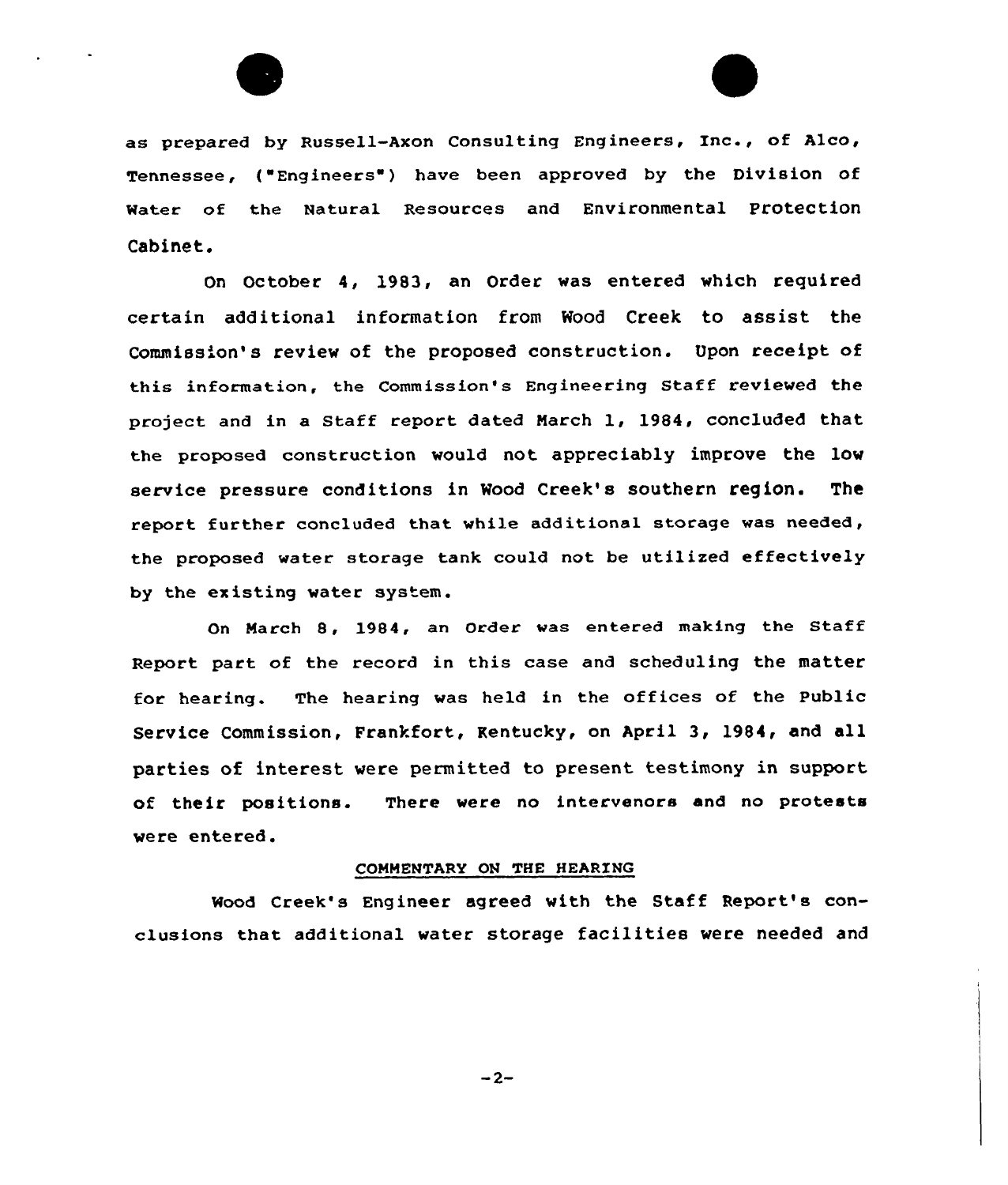

Wood Creek's Engineer disagreed with the Staff Report's conclusion that the existing high service pumps and water distribution system are only marginally capable of filling the existing water storage tanks. He submitted testimony and water system measurements to show that Mood Creek was able to fill the existing tanks by manually operating the high service pumps. Recent problems in filling this tank were attributed to certain temporary restrictions created by the on-going construction of certain treatment plant additions. The Engineer agreed with the Staff Report's conclusion that the existing high service pumps and water distribution system cannot reasonably be expected to fill and maintain the desired water level in the proposed tank on a daily basis. He stated, however, that when funding became available to provide further planned improvements to the water system, the proposed tank could be operated properly and filled completely with the new pumps presently being installed as a part of the treatment plant additions.

<sup>A</sup> Commission Staff Engineer testified that the facilities proposed in this case would not eliminate the service pressure problems being experienced by certain Mood creek customers. while

 $-3-$ 

المستواط والمحافظ المرادات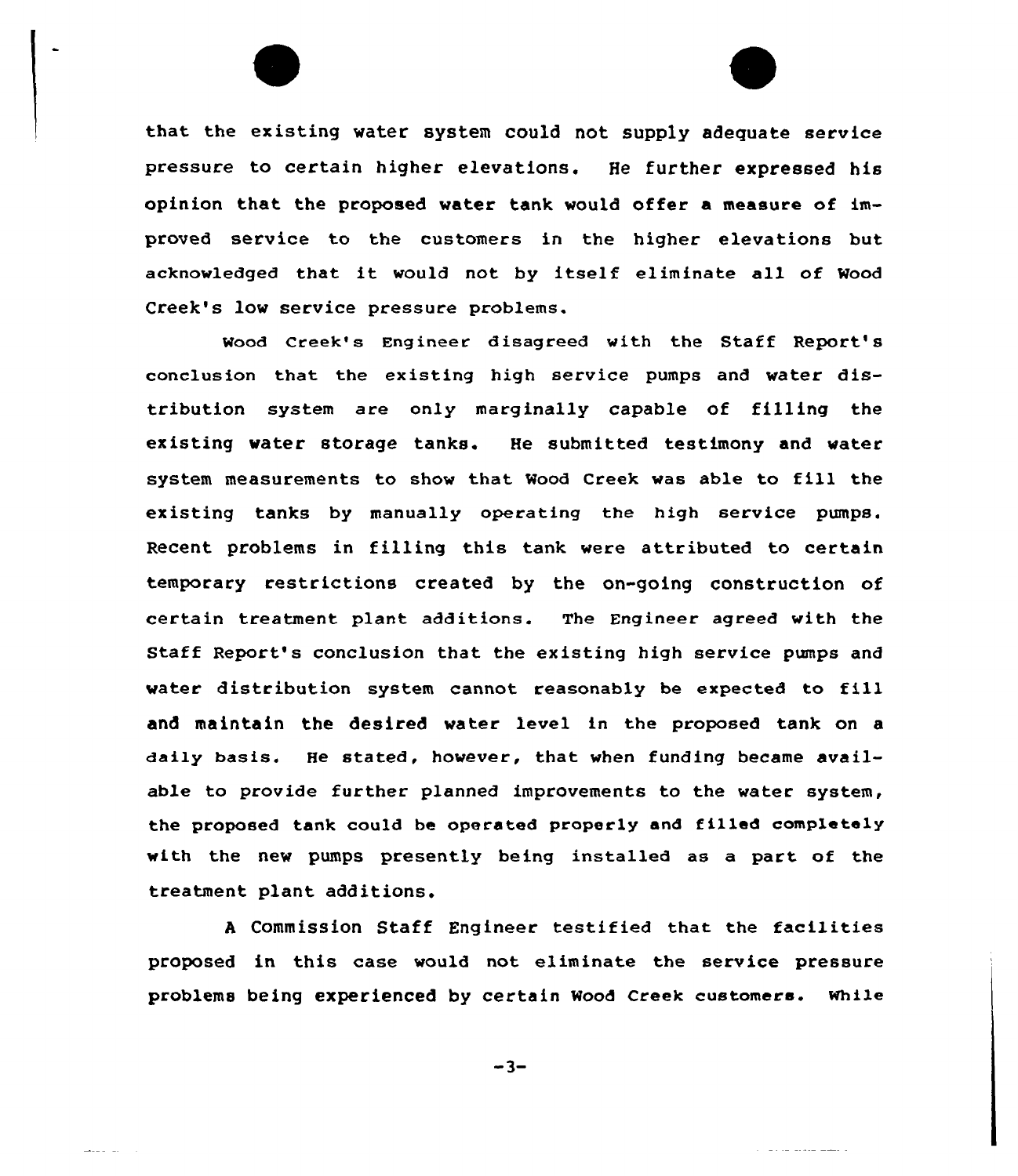the Staff Engineer agreed that additional storage was needed, he questioned the amount of usable storage provided by the proposed tank. The inability to fill the tank coupled with the requirement that a large volume of the water be maintained in the proposed tank to provide proper service pressures near the tank, resulted in very little usable storage. The Staff Engineer further suggested that Wood Creek should consider the water requirements of the area to be served by this proposed facility when selecting the appropriate location, size and type of storage tank.

#### FINDINGS AND ORDER

The public Service Commission, after consideration of the application and all evidence of record and being advised, is of the opinion and finds that:

1. There is <sup>a</sup> need for additional water storage facilities in the Wood Creek water distribution system.

2. The proposed project as amended includes construction of about 4,290 feet of l0-inch pipeline along Grimes Road to Kentucky Highway 80, and a 300,000-gallon water storage tank northwest of London.

<sup>3</sup> <sup>~</sup> Wood Creek has failed to demonstrate by appropriate engineering analysis that, the 300,000-gallon water storage tank as proposed in its application has been properly designed to eliminate service problems in the southern region of the district. Further, the sizing of the facility is questionable given the lack of adequate engineering data for this purpose. Also its dependence on unfunded future construction for proper operation casts serious doubt on its benefit in rendering service to the public.

 $-4-$